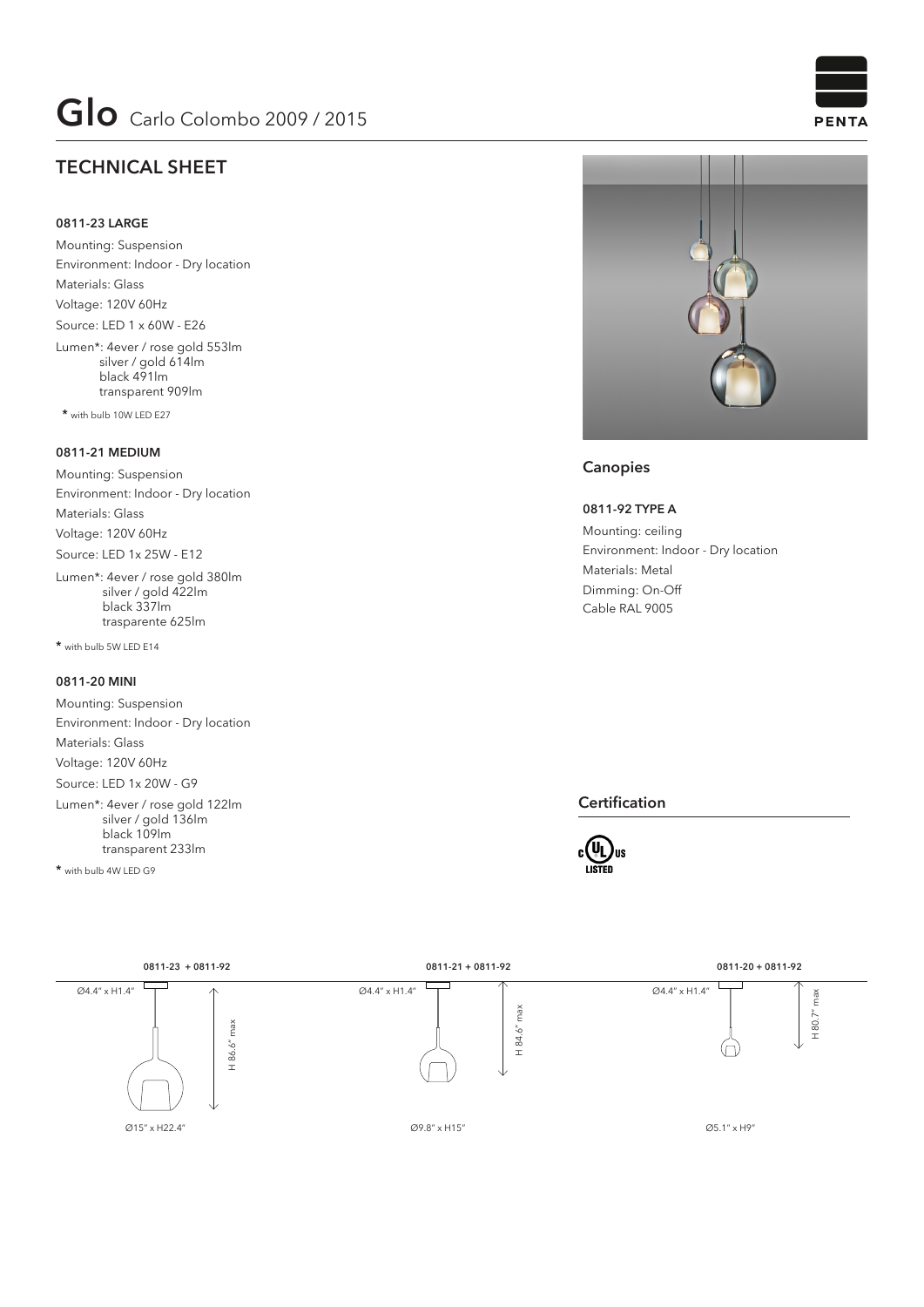### **Finishes**

| Transparent                | Mirroring silver           | Mirroring gold                | Mirroring rose gold | Mirroring 4ever |
|----------------------------|----------------------------|-------------------------------|---------------------|-----------------|
|                            |                            |                               |                     |                 |
| Mirroring blue             | Mirroring green            | Mirroring violet              | Mirroring black     |                 |
| Canopies                   |                            |                               |                     |                 |
| Matt white varnished metal | Matt black varnished metal | Matt titanium varnished metal |                     |                 |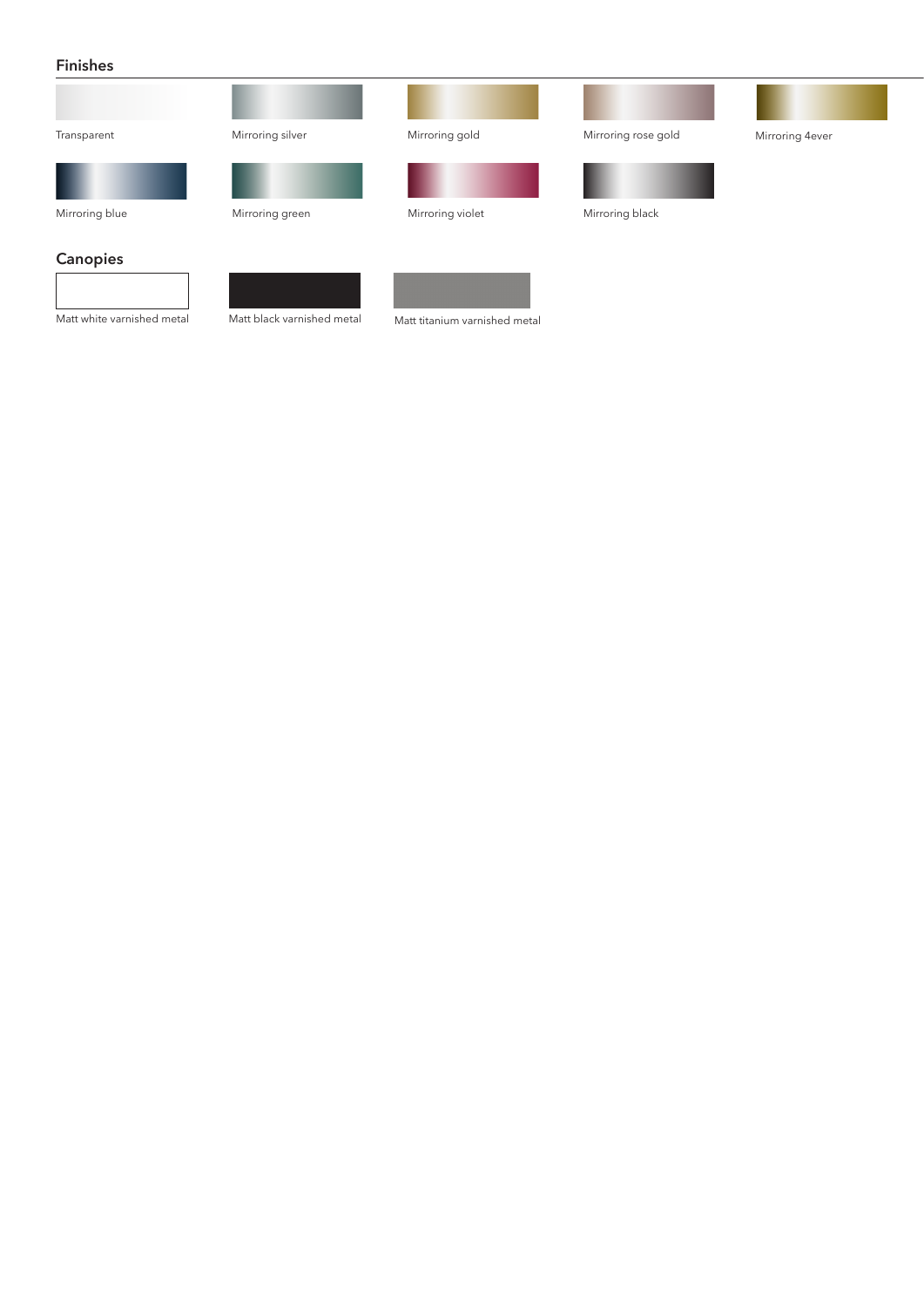# **Glo** Carlo Colombo

| <b>CODES</b>      | <b>SIZE</b>         | <b>STRUCTURE</b> | <b>SHADE</b> | <b>DETAILS</b> |
|-------------------|---------------------|------------------|--------------|----------------|
| 0811-31-0619-NXBV | medium wall sconces | matt gold        | violet       |                |
| 0811-31-0618-NXBV | medium wall sconces | matt gold        | green        |                |
| 0811-31-0617-NXBV | medium wall sconces | matt gold        | rose gold    |                |
| 0811-31-0616-NXBV | medium wall sconces | matt gold        | gold         |                |
| 0811-31-0615-NXBV | medium wall sconces | matt gold        | black        |                |
| 0811-31-0614-NXBV | medium wall sconces | matt gold        | blue         |                |
| 0811-31-0613-NXBV | medium wall sconces | matt gold        | silver       |                |
| 0811-31-0611-NXBV | medium wall sconces | matt gold        | 4ever        |                |
| 0811-31-0601-NXBV | medium wall sconces | matt gold        | transparent  |                |
| 0811-31-1119-NXBV | medium wall sconces | matt black       | violet       |                |
| 0811-31-1118-NXBV | medium wall sconces | matt black       | green        |                |
| 0811-31-1117-NXBV | medium wall sconces | matt black       | rose gold    |                |
| 0811-31-1116-NXBV | medium wall sconces | matt black       | gold         |                |
| 0811-31-1115-NXBV | medium wall sconces | matt black       | black        |                |
| 0811-31-1114-NXBV | medium wall sconces | matt black       | blue         |                |
| 0811-31-1113-NXBV | medium wall sconces | matt black       | silver       |                |
| 0811-31-1111-NXBV | medium wall sconces | matt black       | 4ever        |                |
| 0811-31-1101-NXBV | medium wall sconces | matt black       | transparent  |                |
| 0811-30-0619-NXBV | mini wall sconces   | matt gold        | violet       |                |
| 0811-30-0618-NXBV | mini wall sconces   | matt gold        | green        |                |
| 0811-30-0617-NXBV | mini wall sconces   | matt gold        | rose gold    |                |
| 0811-30-0616-NXBV | mini wall sconces   | matt gold        | gold         |                |
| 0811-30-0615-NXBV | mini wall sconces   | matt gold        | black        |                |
| 0811-30-0614-NXBV | mini wall sconces   | matt gold        | blue         |                |
| 0811-30-0613-NXBV | mini wall sconces   | matt gold        | silver       |                |
| 0811-30-0611-NXBV | mini wall sconces   | matt gold        | 4ever        |                |
| 0811-30-0601-NXBV | mini wall sconces   | matt gold        | transparent  |                |
| 0811-30-1119-NXBV | mini wall sconces   | matt black       | violet       |                |
| 0811-30-1118-NXBV | mini wall sconces   | matt black       | green        |                |
| 0811-30-1117-NXBV | mini wall sconces   | matt black       | rose gold    |                |
| 0811-30-1116-NXBV | mini wall sconces   | matt black       | gold         |                |
| 0811-30-1115-NXBV | mini wall sconces   | matt black       | black        |                |
| 0811-30-1114-NXBV | mini wall sconces   | matt black       | blue         |                |
| 0811-30-1113-NXBV | mini wall sconces   | matt black       | silver       |                |
| 0811-30-1111-NXBV | mini wall sconces   | matt black       | 4ever        |                |
| 0811-30-1101-NXBV | mini wall sconces   | matt black       | transparent  |                |
| 0811-23-2419-N4BU | large suspension    |                  | violet       | wire 157.5"    |
| 0811-23-2419-N2BU | large suspension    |                  | violet       | wire 78.7"     |
| 0811-23-2418-N4BU | large suspension    |                  | green        | wire 157.5"    |
| 0811-23-2418-N2BU | large suspension    |                  | green        | wire 78.7"     |
| 0811-23-2417-N4BU | large suspension    |                  | rose gold    | wire 157.5"    |
| 0811-23-2417-N2BU | large suspension    |                  | rose gold    | wire 78.7"     |
| 0811-23-2416-N4BU | large suspension    |                  | gold         | wire 157.5"    |
| 0811-23-2416-N2BU | large suspension    |                  | gold         | wire 78.7"     |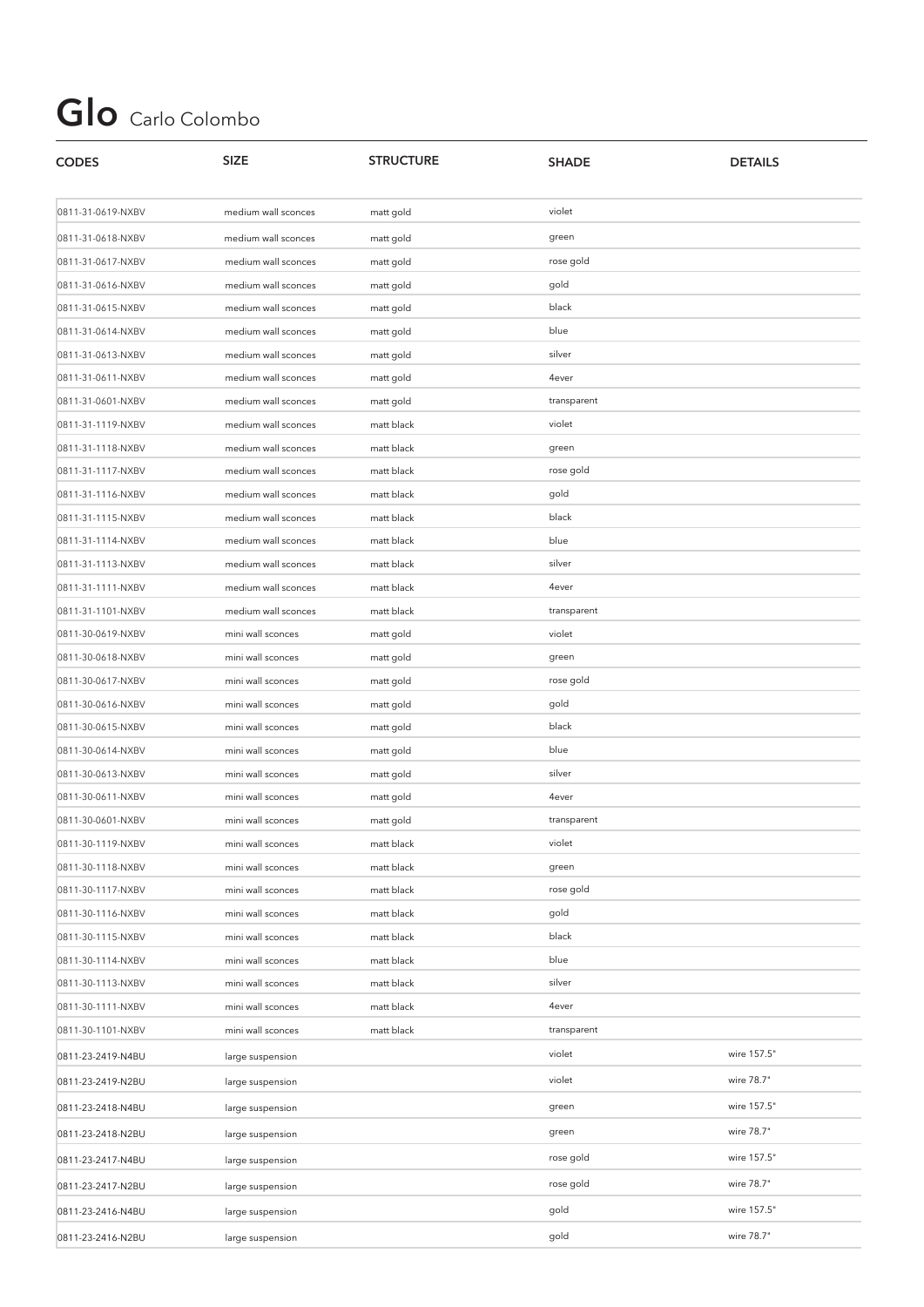# **Glo** Carlo Colombo

| <b>CODES</b>      | <b>SIZE</b>       | <b>STRUCTURE</b> | <b>SHADE</b> | <b>DETAILS</b> |
|-------------------|-------------------|------------------|--------------|----------------|
| 0811-23-2415-N4BU | large suspension  |                  | black        | wire 157.5"    |
| 0811-23-2415-N2BU | large suspension  |                  | black        | wire 78.7"     |
| 0811-23-2414-N4BU | large suspension  |                  | blue         | wire 157.5"    |
| 0811-23-2414-N2BU | large suspension  |                  | blue         | wire 78.7"     |
| 0811-23-2413-N4BU | large suspension  |                  | silver       | wire 157.5"    |
| 0811-23-2413-N2BU | large suspension  |                  | silver       | wire 78.7"     |
| 0811-23-2411-N4BU | large suspension  |                  | 4ever        | wire 157.5"    |
| 0811-23-2411-N2BU | large suspension  |                  | 4ever        | wire 78.7"     |
| 0811-23-2401-N4BU | large suspension  |                  | transparent  | wire 157.5"    |
| 0811-23-2401-N2BU | large suspension  |                  | transparent  | wire 78.7"     |
| 0811-21-2419-N4BU | medium suspension |                  | violet       | wire 157.5"    |
| 0811-21-2419-N2BU | medium suspension |                  | violet       | wire 78.7"     |
| 0811-21-2418-N4BU | medium suspension |                  | green        | wire 157.5"    |
| 0811-21-2418-N2BU | medium suspension |                  | green        | wire 78.7"     |
| 0811-21-2417-N4BU | medium suspension |                  | rose gold    | wire 157.5"    |
| 0811-21-2417-N2BU | medium suspension |                  | rose gold    | wire 78.7"     |
| 0811-21-2416-N4BU | medium suspension |                  | gold         | wire 157.5"    |
| 0811-21-2416-N2BU | medium suspension |                  | gold         | wire 78.7"     |
| 0811-21-2415-N4BU | medium suspension |                  | black        | wire 157.5"    |
| 0811-21-2415-N2BU | medium suspension |                  | black        | wire 78.7"     |
| 0811-21-2414-N4BU | medium suspension |                  | blue         | wire 157.5"    |
| 0811-21-2414-N2BU | medium suspension |                  | blue         | wire 78.7"     |
| 0811-21-2413-N4BU | medium suspension |                  | silver       | wire 157.5"    |
| 0811-21-2413-N2BU | medium suspension |                  | silver       | wire 78.7"     |
| 0811-21-2411-N4BU | medium suspension |                  | 4ever        | wire 157.5"    |
| 0811-21-2411-N2BU | medium suspension |                  | 4ever        | wire 78.7"     |
| 0811-21-2401-N4BU | medium suspension |                  | transparent  | wire 157.5"    |
| 0811-21-2401-N2BU | medium suspension |                  | transparent  | wire 78.7"     |
| 0811-20-2419-N4BU | mini suspension   |                  | violet       | wire 157.5"    |
| 0811-20-2419-N2BU | mini suspension   |                  | violet       | wire 78.7"     |
| 0811-20-2418-N4BU | mini suspension   |                  | green        | wire 157.5"    |
| 0811-20-2418-N2BU | mini suspension   |                  | green        | wire 78.7"     |
| 0811-20-2417-N4BU | mini suspension   |                  | rose gold    | wire 157.5"    |
| 0811-20-2417-N2BU | mini suspension   |                  | rose gold    | wire 78.7"     |
| 0811-20-2416-N4BU | mini suspension   |                  | gold         | wire 157.5"    |
| 0811-20-2416-N2BU | mini suspension   |                  | gold         | wire 78.7"     |
| 0811-20-2415-N4BU | mini suspension   |                  | black        | wire 157.5"    |
| 0811-20-2415-N2BU | mini suspension   |                  | black        | wire 78.7"     |
| 0811-20-2414-N4BU | mini suspension   |                  | blue         | wire 157.5"    |
| 0811-20-2414-N2BU | mini suspension   |                  | blue         | wire 78.7"     |